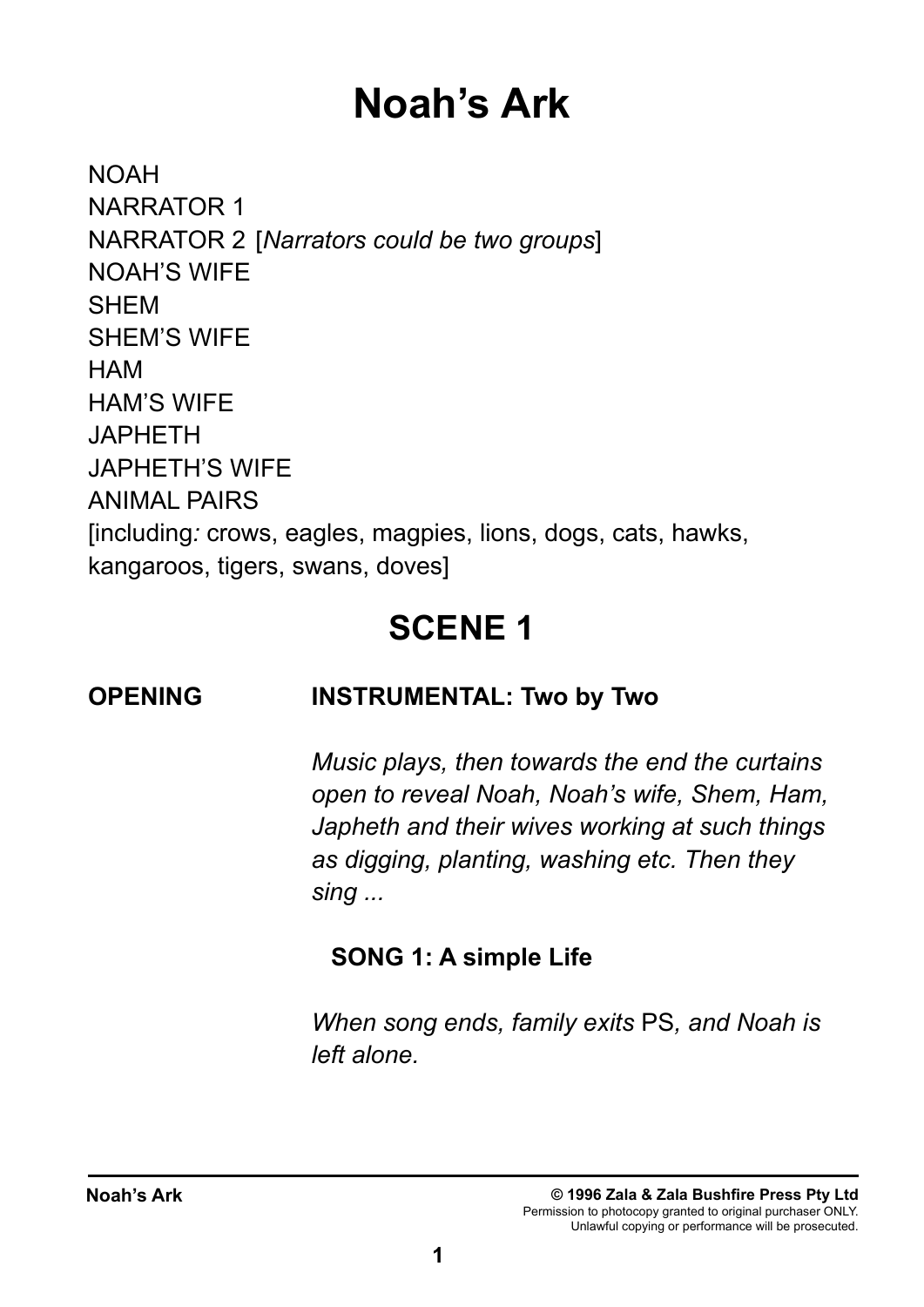| <b>NARRATOR 1:</b> | Long ago, there was a man named Noah.          |
|--------------------|------------------------------------------------|
|                    | He lived happily with his wife and three sons, |
|                    | Shem, Ham, Japheth and their wives.            |

**NARRATOR 2:** One day, God spoke to Noah.

*Spotlight appears on Noah.*

He told Noah he was going to make a flood to destroy all the selfish and cruel people on earth.

*(Noah nods to the Heavens)*

- **NARRATOR 1:** Noah was a good man who remembered God, so he and his family would be spared.
- **NARRATOR 2:** God told Noah he must build an ark, three storeys high, made from gopher wood.
- **NOAH:** I have to go for the wood!

*(Noah exits)*

**NARRATOR 1:** Noah quickly set to work. It was a big job, so he had to work at it night and day.

> *Hammering and banging is heard from offstage. Family enters* PS *wearing night-caps, carrying teddies and looking very tired.*